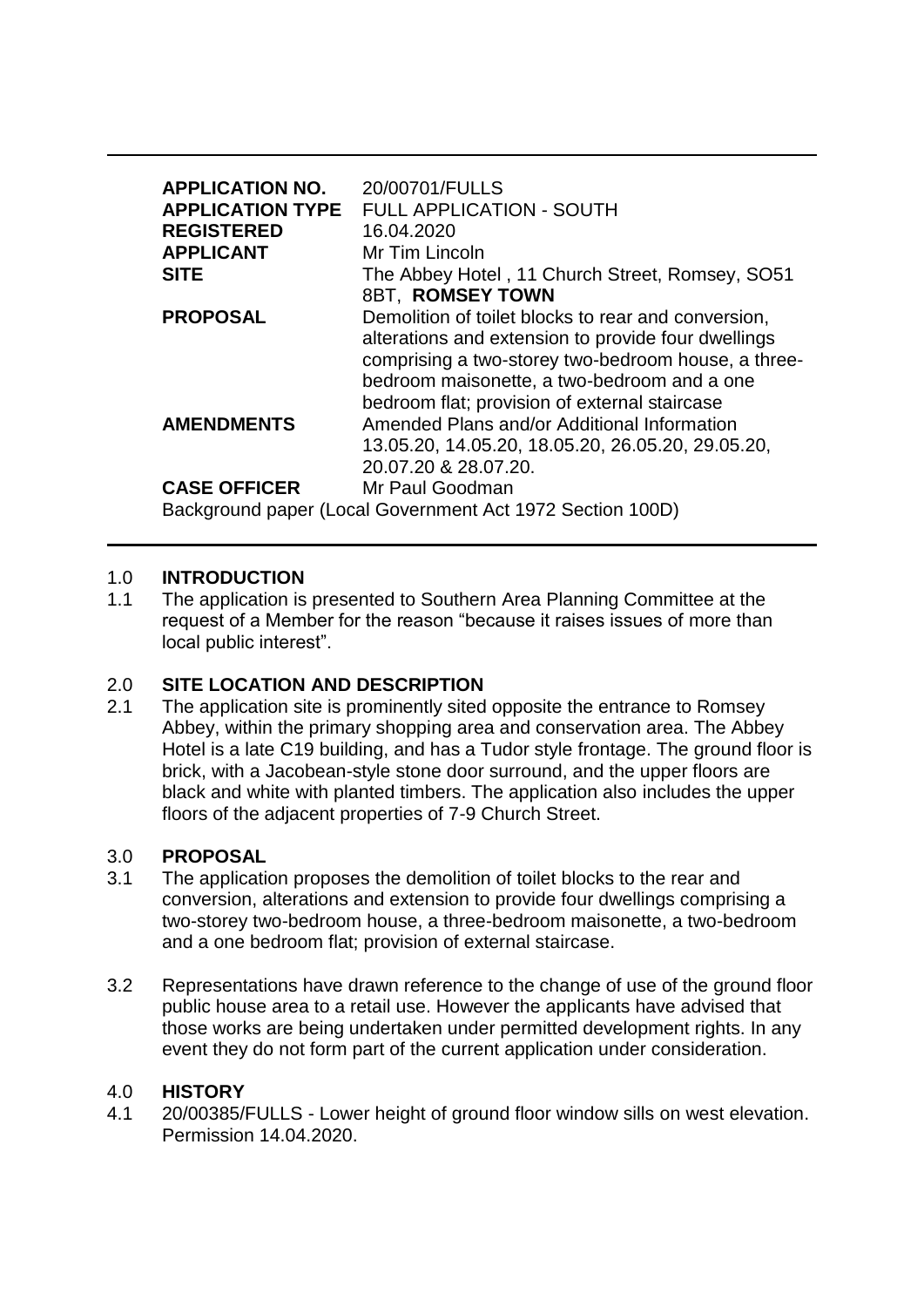- 4.2 16/00124/ADVS Replacement of externally illuminated and non-illuminated fascia signs, hanging sign, board signs and shop letters. Consent 29.03.2016.
- 4.3 15/02235/FULLS Remove corrugated roof to rear toilet block and out house and replace with Welsh slate roof covering, remove external fire escape staircase and install balcony above existing toilet block, replace all windows with like for like double glazed timber windows, demolish timber outbuilding to rear, erection of two timber framed pergolas, and provision of replacement steps and retaining wall between lower and raised level in garden. Permission subject to conditions and notes 11.02.2016.
- 4.4 TVS.4420/1 First floor extension and fire escape The Abbey Hotel, Church Street, Romsey. Permission subject to conditions – 07.07.1989.
- 4.5 TVS.04420 Rear ground floor extension and alterations to form toilet block Abbey Hotel, Church Street, Romsey. Permission subject to conditions – 12.09.1984.

# 5.0 **CONSULTATIONS**

# 5.1 **Planning Policy & Transport (Policy) –** Comment:

- In response to the additional evidence provided by Savills with regards to the marketing on the property it is noted from their statement that during the marketing of the Abbey Hotel that they did not receive any serious interest from any other hoteliers other than Premier Inn however this did not proceed into an offer. There was also no interest from those seeking to establish a bed and breakfast business. The Savills agent surmises the derelict condition of the upper floors and the likely costs of renovation being the most likely reason for the lack of interest.
- However it should be noted that with regard to the demand for additional tourist accommodation in Romsey, a 2019 Test Valley Hotel Market Fact File study which was carried out states that there are only 2 hotels in Romsey providing 39 rooms; The White Horse and The Cromwell Arms both of which offer high end accommodation. It concludes that a number of indicators suggest demand for hotel accommodation will continue to grow across Test Valley, but it is dependent upon wider issues including Brexit and the national economy more generally. This is a material consideration.

# 5.2 **HCC Highways –** No objection

# 5.3 **Planning & Building (Conservation) –** Objection;

• The outbuildings clearly have significance as part of the overall group of buildings. The latter are non-designated heritage assets, located in the important designated heritage asset that is the Romsey conservation area.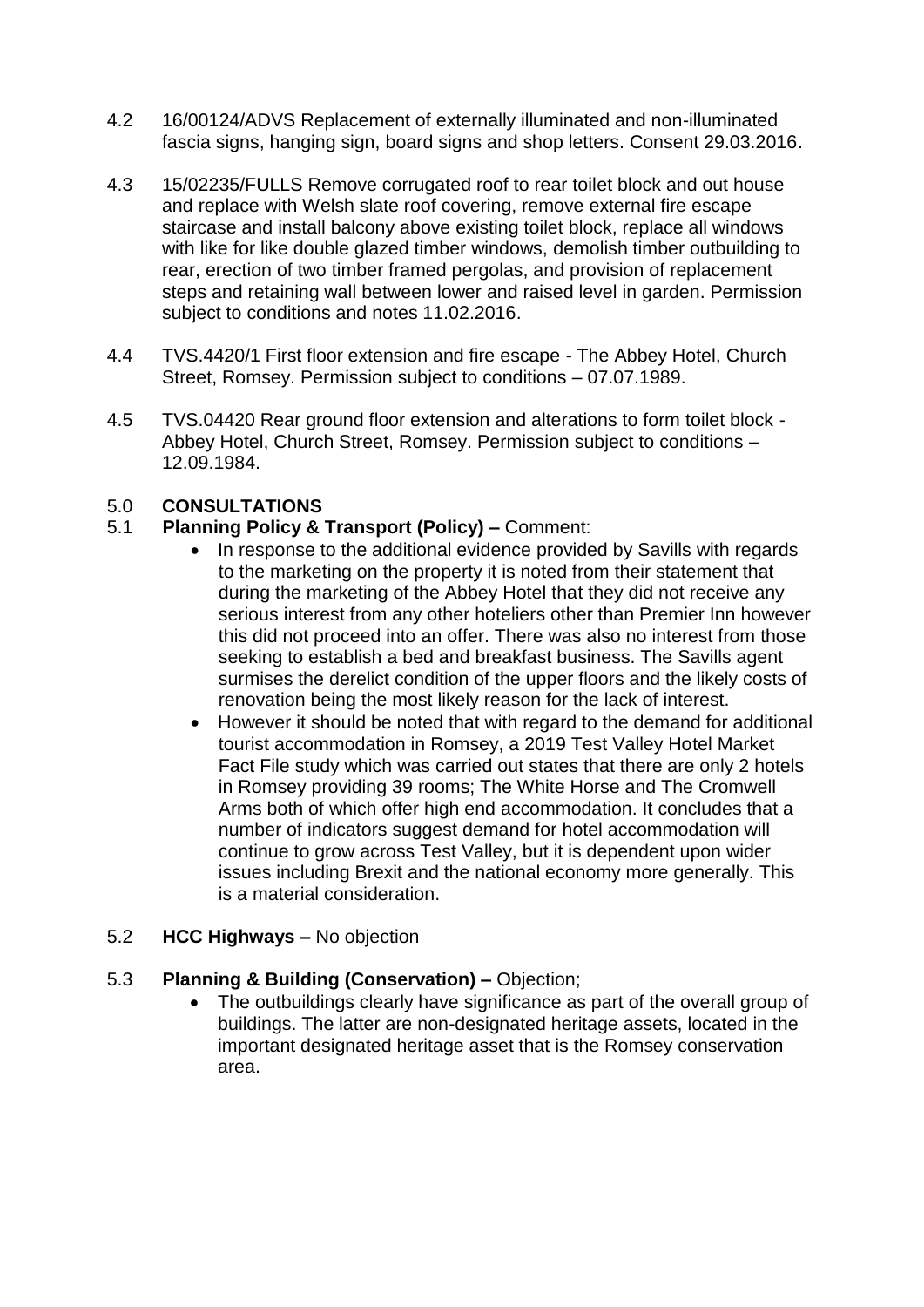- The need for the rebuilding of part of the structure and for its general repair is observed. However, no information is provided as to what this would entail or the practicality or otherwise of undertaking this work. There is no indication that the buildings are ultimately unusable and certainly no suggestion that their removal would result in an overriding public benefit, as required for the justification of any such demolition by Local Plan Policy E9.
- The heritage assessment describes this range of buildings as having a negative impact on the character of the conservation area. This assessment appears to be based merely on their condition. However, as they are intrinsically interesting, appear to be repairable and are seen from public spaces, this judgement cannot be agreed with. It remains the view that they make a positive contribution to the significance of the conservation area and the other heritage assets the setting of which to which they contribute. Their demolition would result in harm to the significance of these heritage assets. In the case of the buildings themselves, the harm would, inevitably, be 'substantial'; in the case of the other assets it would be 'less than substantial' (which is not the same as 'insubstantial'). 'Substantial' harm is, of course, a very high bar. National guidance and local plan policies require any 'less than substantial' harm to be avoided unless this would be outweighed by a public benefit. No public benefit is convincingly argued.
- The heritage assessment does not provide the views from the public, and semi-public viewpoints identified in the previous D & C comments. Some are self-evident, such as those from the garden of King John's House, others may be less so. Such an exercise, showing the scheme in its heritage context, is crucial to allow the assessment of the impact of any proposals in a conservation area.
- The revised proposals regarding the proposed fenestration on the southern slope of the roof of the former function-room wing are a welcome improvement. Presumably the change is an acknowledgement of the validity of the previous D & C comments in respect of this element of the proposals.
- There has been no change in the proposals regarding the roof lights in the north slope of the roof and nor is the impact of this part of the proposals described and assessed in the heritage statement. The significance of the wing, as a former function space, is explained, but the proposals are not discussed in the light of that observation. It does acknowledge that the south side of the roof, while not 'invisible', has a considerably lower visibility in the conservation area than the north slope, which furthermore is seen in the context of much of the main building and the outbuildings.
- Roof glazing as proposed may be an appropriate means of lighting the interiors, but it will still significantly change the appearance. A number of options are possible, and there may be no 'right' answer, but the heritage statement does not explain why the current solution was decided upon and how it minimizes the harm to, or indeed does not harm, the significance of the assets.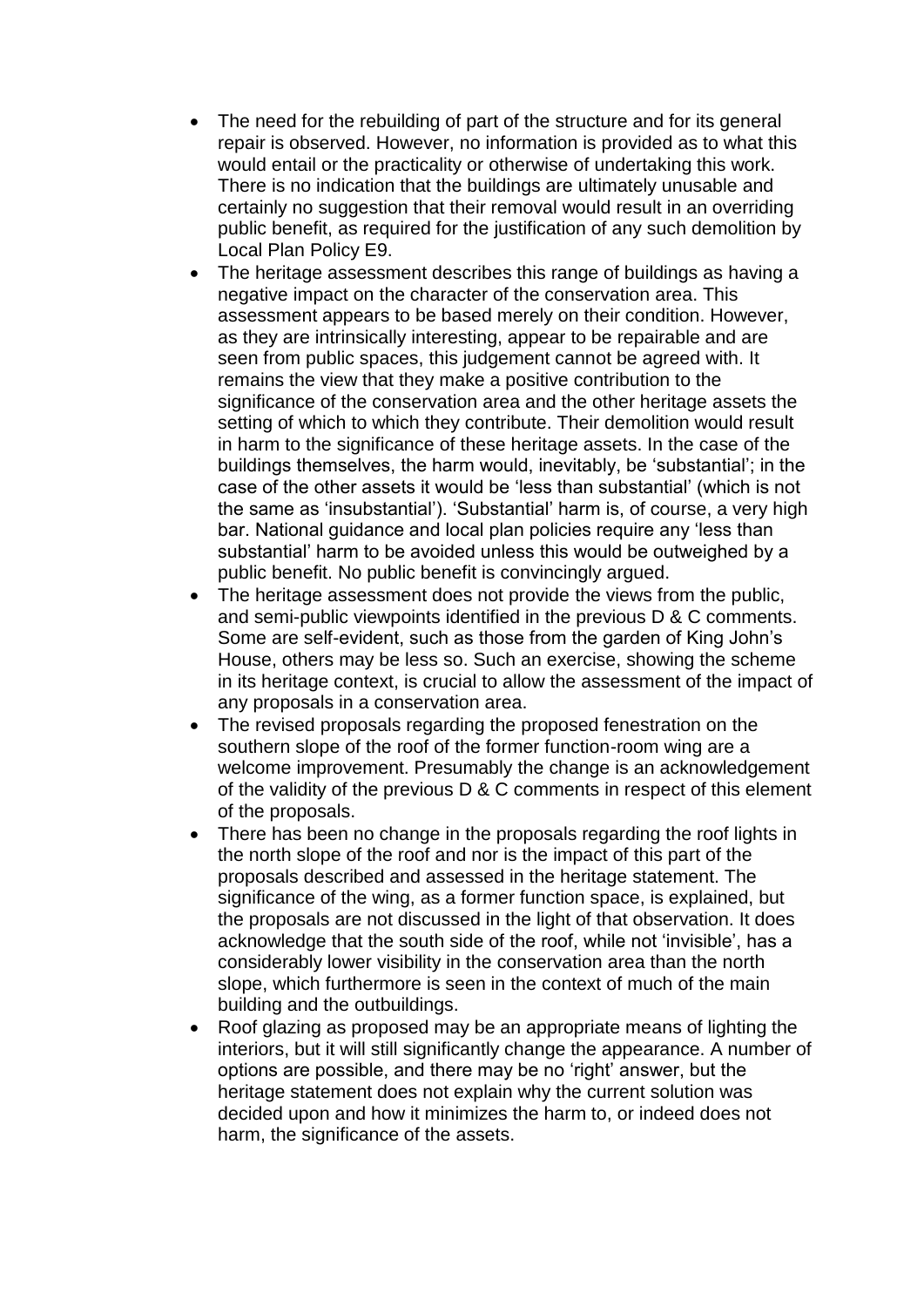- 5.4 **Housing & Environmental Health (Environmental Protection) –** No objection, subject to condition.
- 5.5 **Natural England**  No objection.
- 5.6 **HCC Ecology –** No response received.

# 6.0 **REPRESENTATIONS** Expired 19.08.2020

- 6.1 **Romsey Town Council –** Objection;
	- Romsey Town Council regrets the proposed loss of the Abbey Hotel as a pub, restaurant, function rooms and hotel accommodation. The tourism strategy developed by Romsey Future indicates a need for further hotel/b&b accommodation in Romsey especially in the historic area adjacent to King John's House and opposite the Abbey.
	- In addition, the Abbey Hotel has historically been a part of Romsey's social hub and its loss would be sorely missed.
	- Specifically, we object on planning grounds as follows:
	- LE18 Loss of tourist accommodation requires proof that it is no longer economically viable. No such evidence is proved.
	- E5 There is a need to assess and, potentially, mitigate the impact on the New Forest SPA.
	- E9 The Abbey Hotel is in the conservation area and adjacent to a listed building, King John's House. As such it is necessary to demonstrate the impact this proposed development will have on the local heritage.
	- LHW4 Inadequacy of amenity space for each of the proposed dwellings.
	- T2 Inadequate parking provision.
	- Nitrates. There is a need to assess and mitigate the increased nitrate load of this development as it will impact the Solent SPA.
	- E9 the garden should be included in the application to ensure that the totality of the premises is included.
	- LE12 is there a legal entitlement to change the use of the ground floor from A4 to A1 retail use? This premises was not a drinking establishment per se as this was also a restaurant area for hotel guests.

# 6.2 **Romsey & District Society (Planning Committee)**

- Contrary to the aims of the Romsey Future project.
- The application refers to a single bed flat which is not shown in the layout drawings.
- It assumes a change in use from A4 to A1 on the ground floor which requires planning permission [change of law - 2017].
- There is no rigorous evidence offered to prove the public house/hotel is not commercially viable. Leaving the building to deteriorate is not a justification.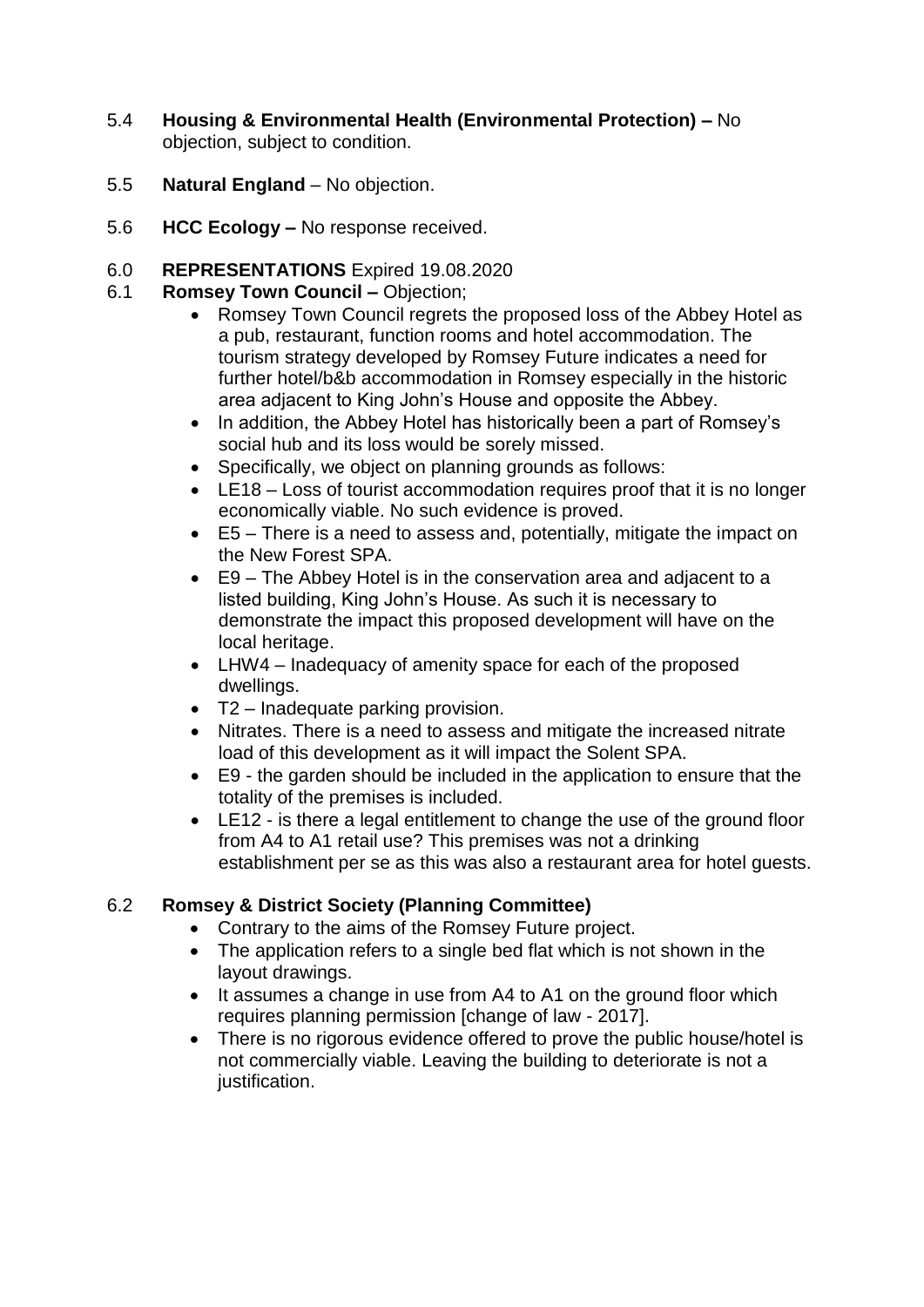The Abbey Hotel is a landmark building in a prestigious area of the town with historic links with Romsey Abbey. Under this proposal, a ground floor site will be turned into a low footfall showroom with housing above without any associated parking. Approval would be given without any knowledge of intentions for the remainder of the site. The proposal will result in the loss of a useful town centre group meeting and dining facility.

# 6.3 **Romsey & District Society (Natural Environment Committee) –** Objection;

- The ecological survey mentions the stream running through the site, but it is not shown on any of the plans, nor is there any ecological assessment of it.
- At least one further bat survey of dusk emergence or dawn re-entry is required.
- Whilst we would be pleased to see more trees in the town centre area, as suggested by the Ecology report, we note that the application refers to repairs and replacement of roof where appropriate. We would like to see more weight given to the beneficial effects that such existing old buildings in the town centre have in providing opportunities for wildlife, and the importance of preserving these when buildings in the town centre are redeveloped.
- No examination or mitigation for nitrate neutrality appears to have been carried out.

# 6.4 **16 representations of Objection received:**

- Impact on the historic setting of the Abbey Hotel and surrounding area.
- Lack of parking provision.
- Loss of Pub/Hotel uses and accommodation detrimental to the viability of the town. Contrary to Policy LE18.
- Shortage of affordable accommodation in Romsey.
- No need for more retail space or housing.
- Proposed housing would not be affordable.
- Loss of facilities to attract visitors to Romsey.
- Change of use to residential contrary to Policy LE12.
- Loss of community facility provided by the function hall contrary to Policy COM14.
- Loss of employment form change of use to retail unit.
- Concern that the former garden area has not been included in the application site.
- Impact of large delivery vehicles to the retail unit.
- Increased pressure on doctor's surgeries.
- Plans should incorporate the whole site and others in the same ownership.
- Any development should retain the present front façade.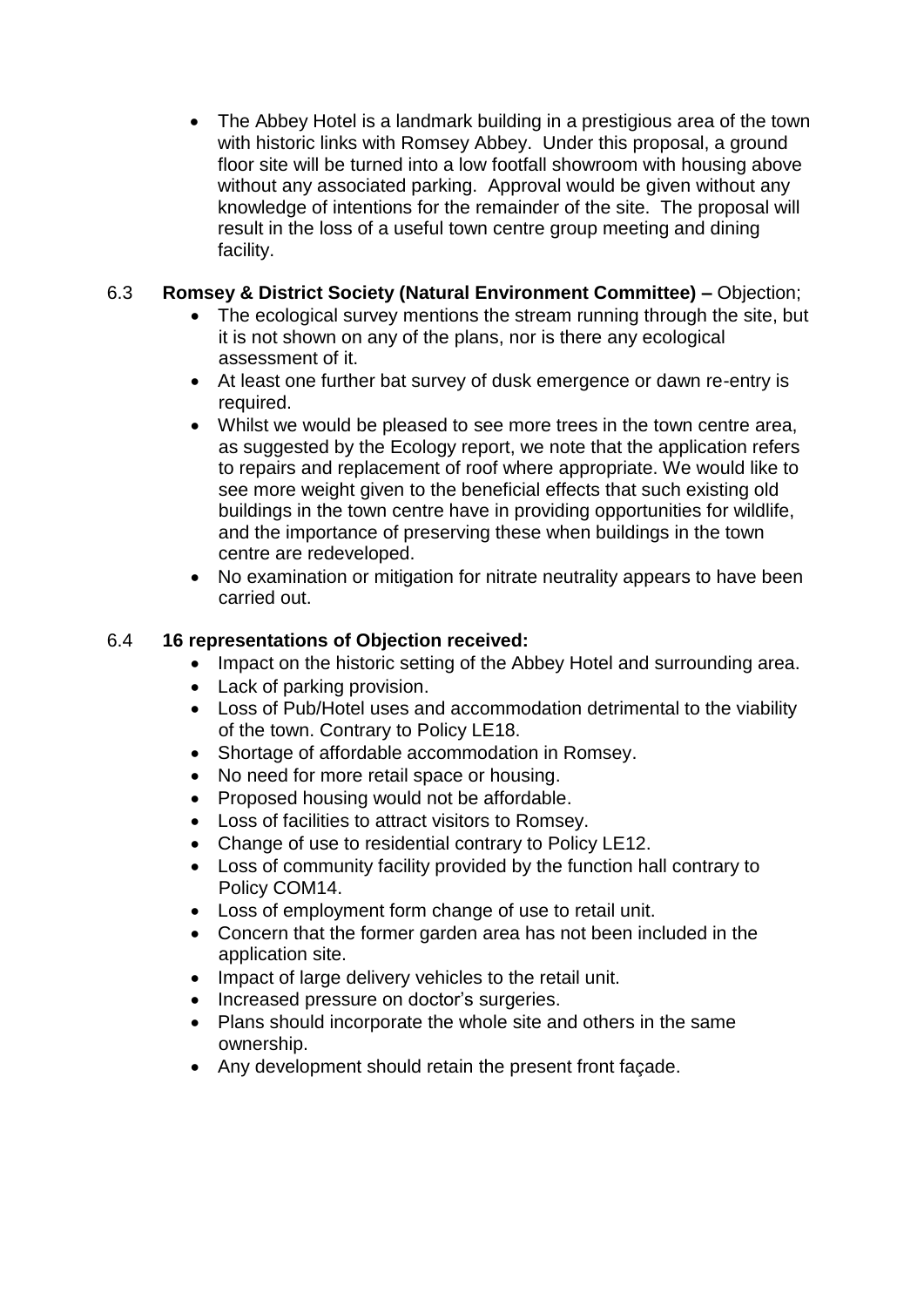# 6.5 **1 representation neither supporting nor objecting:**

- Not enthusiastic about this tight redevelopment but if the building is not viable as a hospitality venue this is a reasonable use.
- Concerned about the number of properties being proposed, especially as there will be no parking available. Residents should not have access to the resident parking scheme.
- The building is not listed, though in the conservation area, and it would be good to have the street elevation looking smart again.

# 7.0 **POLICY**

# 7.1 **National Planning Policy Framework 2019**

7.2 **Test Valley Borough Local Plan 2016 -** COM2 (Settlement Hierarchy), COM4 (Community Facilities), E1 (High Quality Development in the Borough), E2 (Protect, Conserve and Enhance the Landscape Character of the Borough), E5 (Biodiversity), E7 (Water Management), E8 (Pollution), E9 (Heritage), LHW1 (Public Open Space), LHW4 (Amenity), T1 (Managing Movement), T2 (Parking Standard).

# 7.3 **Look at Romsey**

# 8.0 **PLANNING CONSIDERATIONS**

The main planning considerations are the principle of development, the character of the site and surrounding area and the setting of heritage assets, the amenities of neighbouring properties, protected species and highways issues.

# 8.1 **Principle of Development**

The site lies within the settlement area of Romsey and therefore the principle of development and re-development for housing is accepted in accordance with policy COM2, subject to adherence with the other policies of the TVBRLP.

# 8.2 Loss of Tourist Accommodation

Policy LE18 (Tourism) states that proposals which involve the loss of serviced accommodation (Class C1) and non- serviced tourist accommodation will only be permitted provided that it can be demonstrated that the existing living accommodation unit is no longer economically viable or required.

8.3 The application site has been vacant for a number of years at the time of the application. However a 2019 Test Valley Hotel Market Fact File study states that there are only 2 hotels in Romsey providing 39 rooms; The White Horse and The Cromwell Arms both of which offer high end accommodation. It concludes that a number of indicators suggest demand for hotel accommodation will continue to grow across Test Valley.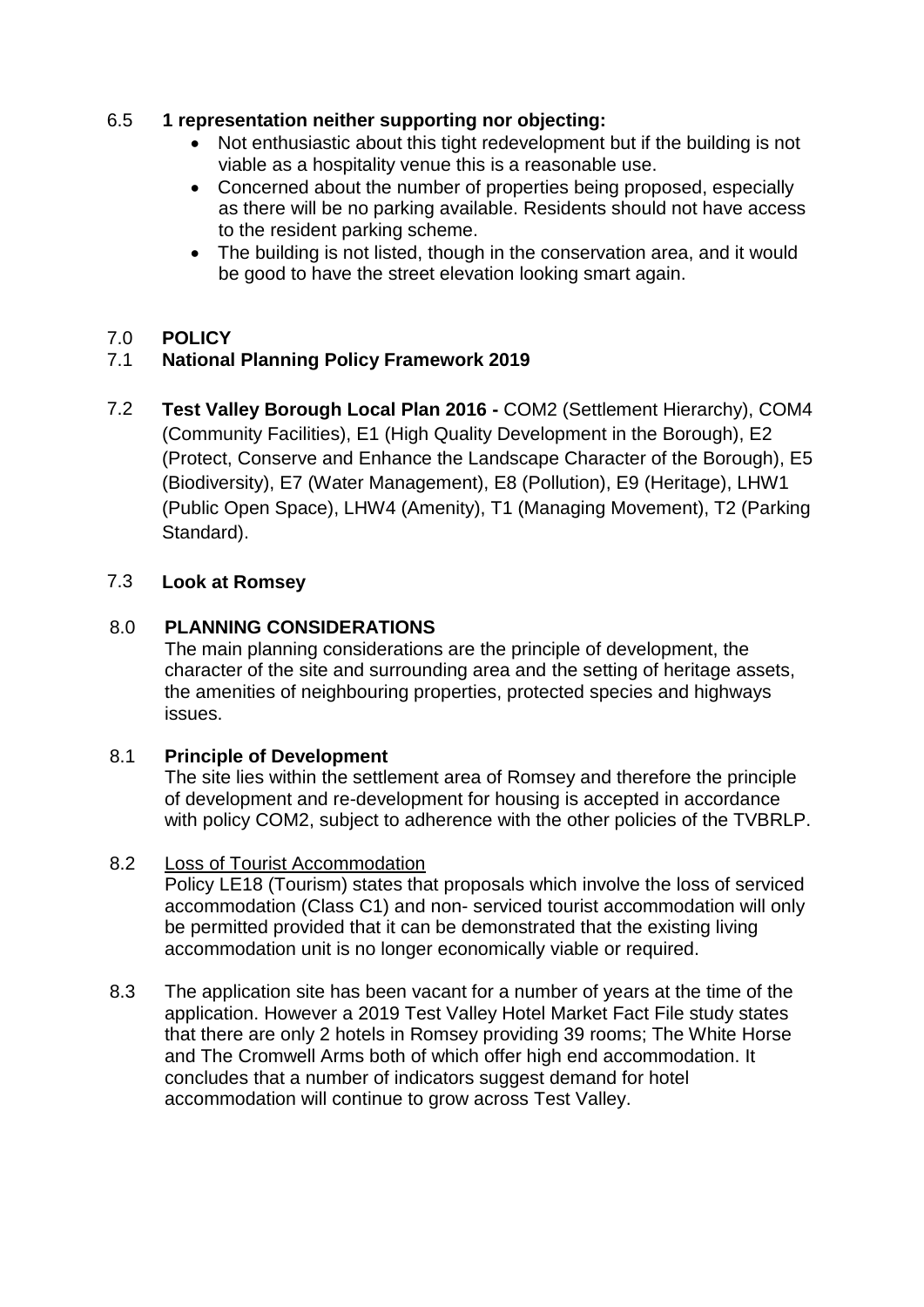- 8.4 Following initial concerns raised by the Policy Officer further details of the previous marketing of the site have been provided (Savills, June 2020). In this case it is evident that Saville's had acted for the previous owner prior to the recent purchase by the current applicant. The marketing information reveals no serious interest from any other hoteliers other than a proposal for redevelopment of the site by Premier Inn which did not proceed to an offer. The report does identify that 2 viewings were by potential operators of a bar/restaurant business but that they did not take forward their interest as they formed the conclusion that the investment required to re-fit the property was too great. There was also no identified interest from those seeking to establish a bed and breakfast business. The marketing information indicates a far larger number of enquiries and expressions of interest from persons looking to redevelop the site for alternative uses.
- 8.5 Notwithstanding any potential for future tourist accommodation demands it is evident that there has been no substantive interest in re-opening the site as a hotel or alternative form of tourist facility. This appears to be, at least in part, due to the cost of renovating the property which is in a somewhat poor internal state of repair. Whilst these circumstances have existed for some time future investment in the hospitality industry is likely to be further suppressed by the economic pressures associated with Covid-19 and the wider national economy.
- 8.6 The submitted information is considered to adequately demonstrate that the continued use of the site as a hotel is not economically viable and its change to an alternative use would therefore comply with Policy LE18. A number of representations have suggested that the site should be safeguarded for an extended period to seek a tourism occupier. However it is not considered reasonable to impose any further period of the building being unoccupied where no evidence of a forthcoming hotel user exists.

#### 8.7 Community Services & Facilities

Policy COM14 States that development (including the change of use of existing premises) which involves the loss of local shops or public houses will be permitted if it can be demonstrated that: the use is no longer or cannot be made commercially viable; or the building can no longer provide suitable accommodation; or is no longer needed for the existing use. Development involving the loss of cultural and community facilities and places of worship will be permitted if it can be demonstrated that: there is no longer a need for that facility for its existing use or another community use; or the building can no longer provide suitable accommodation.

8.8 Numerous objections have referred to the loss of the public house and the impact of relocating the existing kitchen showroom to the ground floor of the application site. As is clarified above (para 3.2) those works do not form part of the current planning application and cannot be taken into consideration in its determination.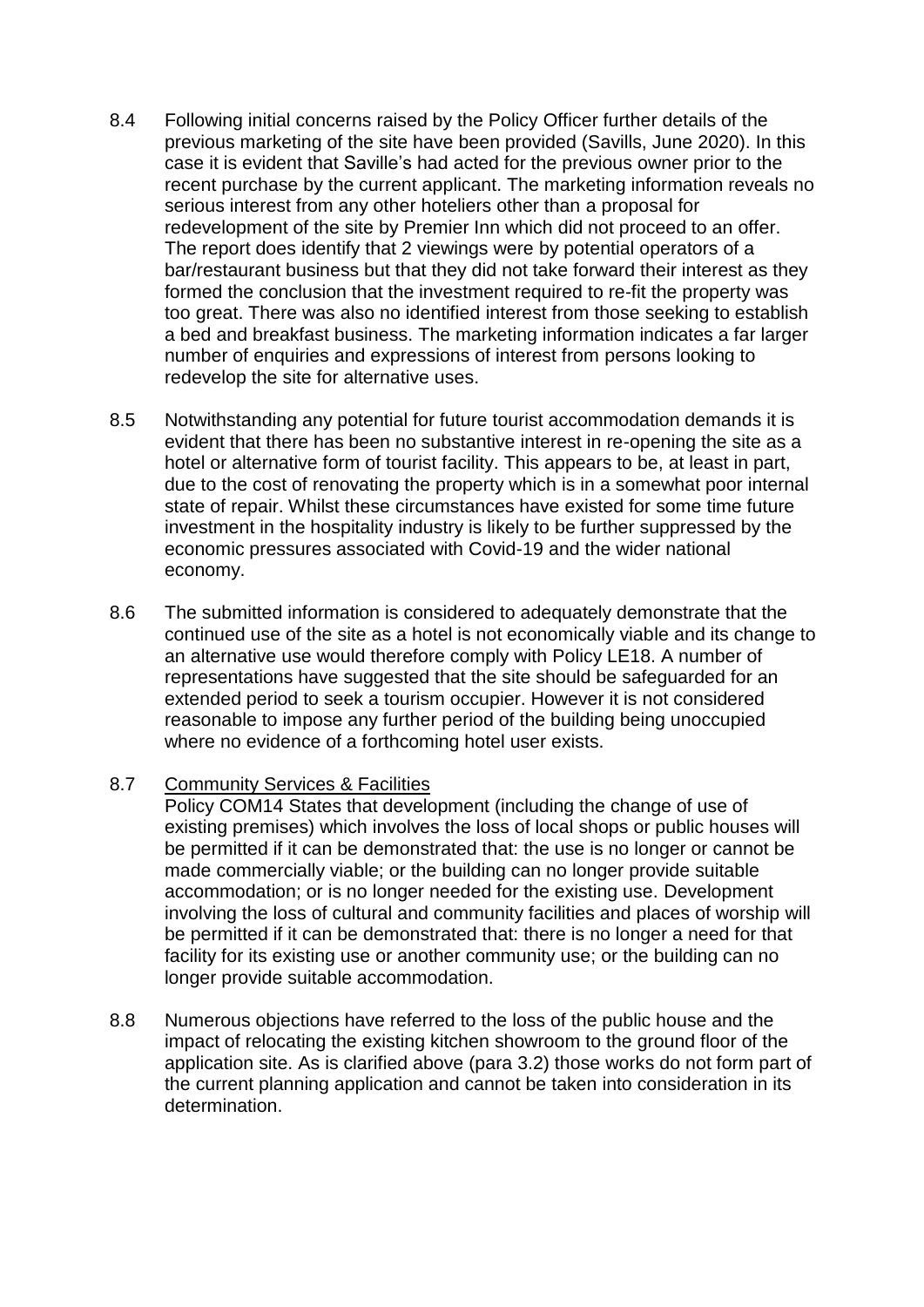8.9 Reference has also been drawn to the former function room to the rear of the site as a community facility. However the function room formed part of the wider private hotel enterprise. It has not been formally identified as an 'Asset of Community Value' and is not considered to represent a community facility as identified by Policy COM14. In any event its viability is part and parcel of the wider hotel discussed above in relation to Policy LE18. The proposal does not therefore conflict with Policy COM14.

### 8.10 Conclusion on the Principle of Development

The change of use and conversion of the property complies with Policy COM2. The submitted information has demonstrated that there is no investment interest in the continued use of the site as a hotel and the proposals therefore comply with Policy LE18 and are acceptable in principle. Furthermore, there is no identified conflict with Policy COM14.

### 8.11 **Character and Appearance**

The majority of the proposed works are internal and the associated alterations to fenestration, including the insertion of rooflights on the north and south roof slopes of the rear extension, to provide access and amenity to the proposed residential accommodation. Other external alterations include the demolition and replacement of an existing toilet block to the rear of No's 7-9 and the provision of an external staircase to the rear of the building. The property is not listed but is situated within the Romsey Conservation Area and in proximity to other town centre listed buildings.

#### 8.12 Impact on the Setting of Heritage Assets

Sections 16(2) and 66(1) of the Planning (Listed Buildings and Conservation Areas) Act 1990 require special regard to be had to the desirability of preserving the listed building or its setting or any features of special architectural or historical interest which it possesses. In addition, Policy E9 of the TVBRLP requires that development preserves or enhances the historic significance and special interest of designated heritage assets.

Furthermore Para 197 of the NPPF 197 requires the effect of an application on the significance of a non-designated heritage asset to be taken into consideration. The application site is considered to be one such asset.

8.13 The Conservation Officer has advised that former hotel was built c. 1890, as part of the redevelopment of the east side of Church Street instigated by a road-widening scheme. Along with Nos 1-9 (odd) it can be seen as part of a late C!9 programme of metropolitan improvements. It replaced an older inn here, the Market Inn, which stood further out into the road. The original ornate Georgian wrought-iron bracket has been reused on the rebuilt inn. There is also some indication that stone cellars associated with the earlier building have also survived.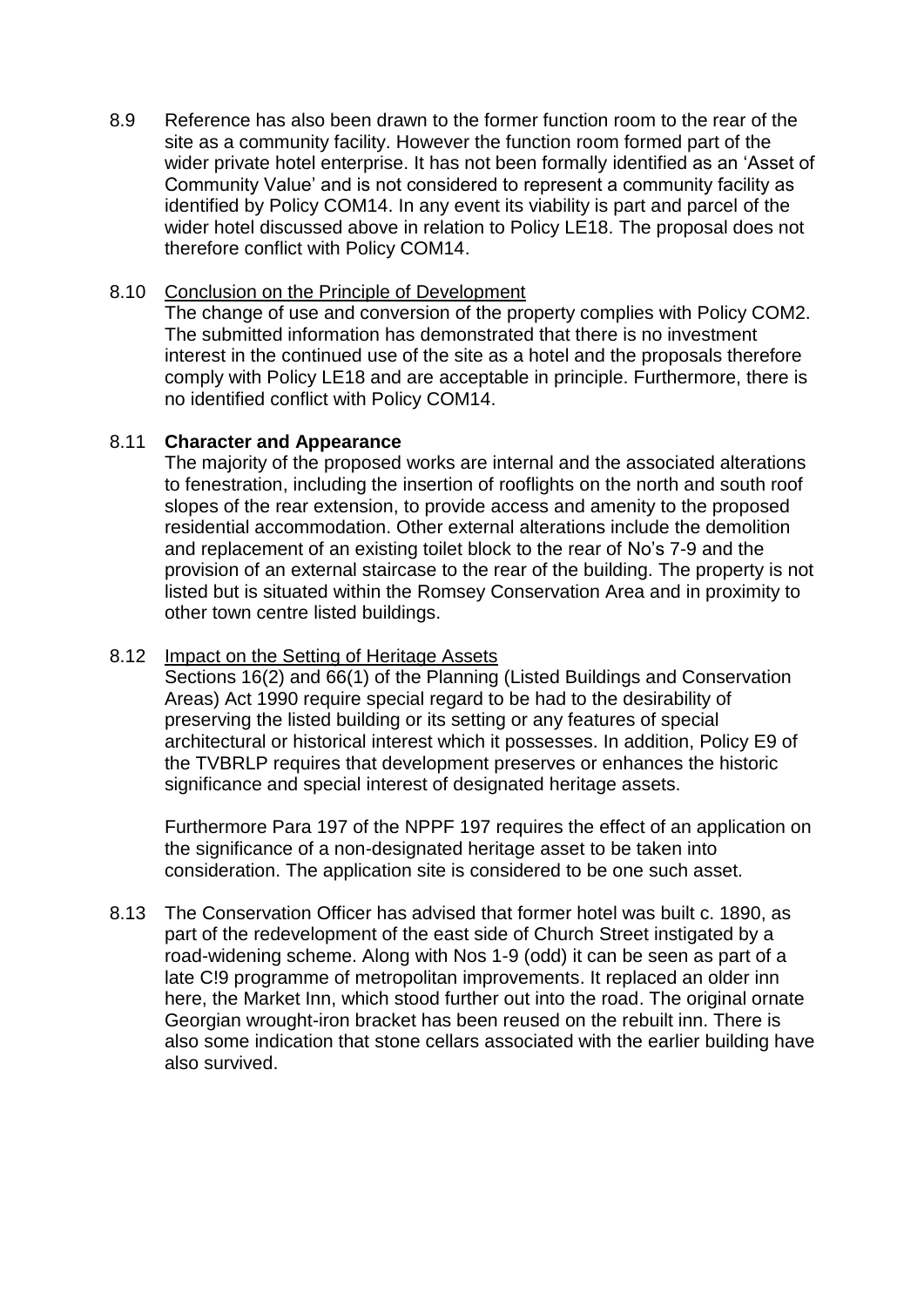- 8.14 Nearby heritage assets include the Romsey conservation area and a number of neighbouring listed buildings (e.g. Tudor Cottage and King John's House (Grade I) to the north, 2-8 Church Street (even), and the rear elevations of 13- 19 Market Place). A number of other buildings which are unlisted, but should be considered buildings of local interest in the conservation area (undesignated heritage assets) are potentially affected, including Nos. 3-9 (odd) Church Street, and 13 Church Street, to the north of the site.
- 8.15 The Conservation Officer raised concern with regard to the original submission that the application was not accompanied by an adequately detailed heritage statement to show evidence that the impact of the proposals on the significance of the assets described has been assessed and the design produced with the potential impact in mind. A further heritage statement has been submitted. However the Conservation Officer, which acknowledging the assessment provides further useful information, has continued to raise concern that the additional assessment been written after the proposals have been formulated and not, as required by the Policy E9 of the Local Plan, informed them. The Conservation Officer has further commented that heritage statement does not explain why the current solution was decided upon and how it minimizes the harm to, or indeed does not harm, the significance of the assets.
- 8.16 Paragraph 189 of the NPPF states that 'The level of detail should be proportionate to the assets' importance and no more than is sufficient to understand the potential impact of the proposal on their significance'. It is evidently not possible for the applicant to provide additional information during the life of the application which does not reflect the proposals already submitted. Notwithstanding any deficiency in the originally submitted heritage information, and considering that the application site itself is not listed, the proposed works are clear from the application and it is considered that adequate information is available to assess the proposals impact on heritage assets.
- 8.17 No works are proposed to the western elevation which faces onto Church Street and the Abbey beyond. Works to the ground floor windows in this elevation have been permitted under application 20/00385/FULLS and are not for consideration under this planning application.
- 8.18 Public views of the remaining elevations are obscured to various degrees by the surrounding development. Whilst views from the adjacent St Johns House are relevant to its setting as a Grade 1 listed building, these views are from what remain private gardens accessible to the public on a restricted basis. They are not considered to be truly public vantage points. The nearest public vantage points are within the Lortemore car park approximately 50m east, and form the public right of way between Market Place and Latimer Street running through the White Horse site to the southeast. Neither the public nor semipublic vantage points would provide views of the ground floor fenestration and toilet block replacement. Views are limited to the fenestration alterations to the south/north, most notable the proposed roof lights in the former function room.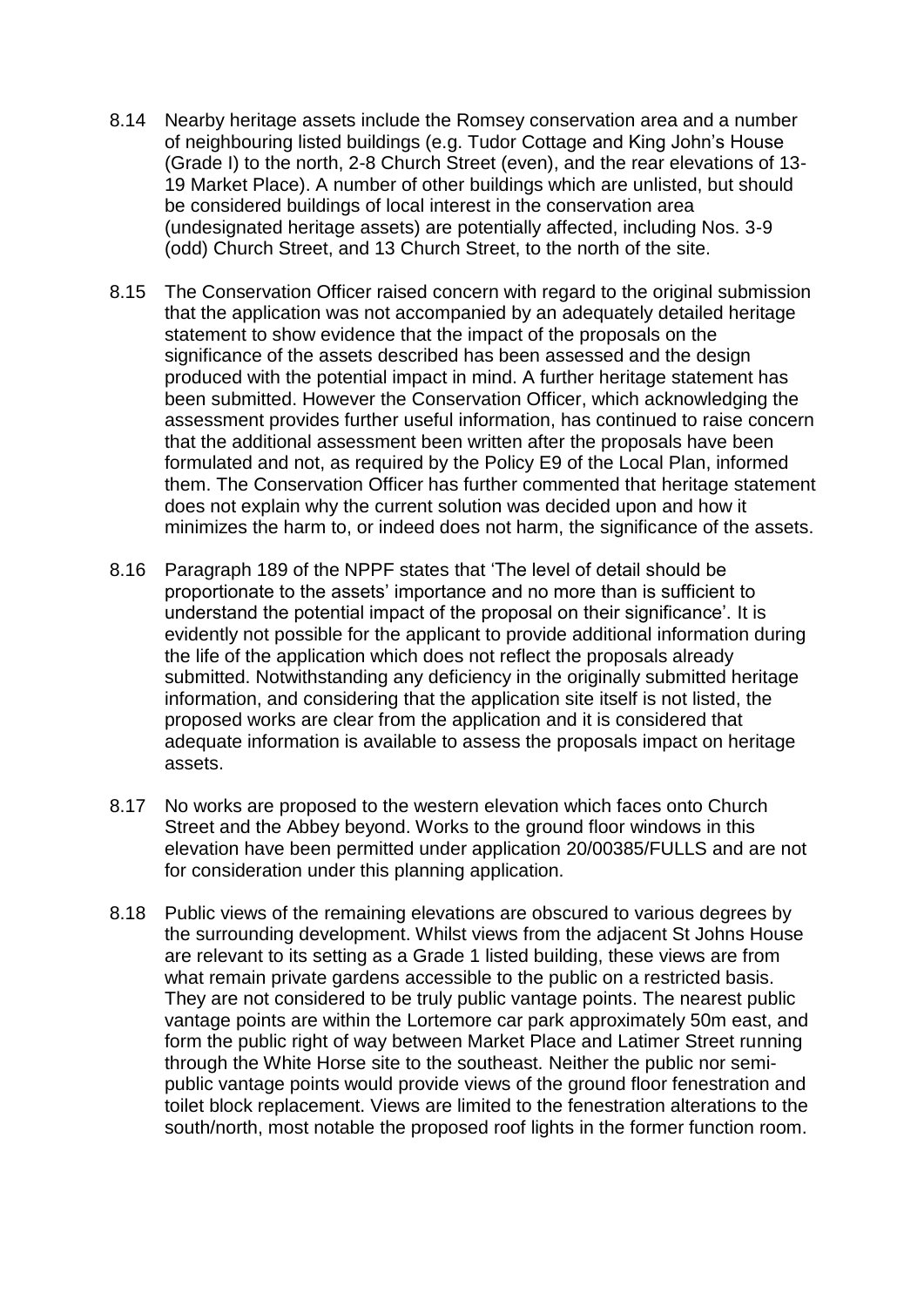- 8.19 The proposed roof lights on the southern roof slope have been amended in accordance with the Conservation Officers advice but the roof lights in the northern elevation remain as previously proposed. The northern roof slope is more visible in the context of the surrounding buildings from the public views the south, although those views remain restricted as described above. The Conservation Officer has advised that roof glazing as proposed may be an appropriate means of lighting the interiors, and has identified that a number of options are possible, and there may be no 'right' answer, but has raised concern that the heritage statement does not explain why the current solution was decided upon and how it minimizes the harm to, or indeed does not harm, the significance of the assets. It is noted however that roof lights are common on the rear elevations of those properties facing Church Street and visible from the east.
- 8.20 Again it is considered that adequate information is available to determine the application and that to require further assessment of the site, which is a nondesignated heritage asset, would not be reasonable. In his initial response the Conservation Officer advised that "It would appear that there would be harm (less than substantial, most probably) to the significance of the heritage assets affected as a result of these proposals. Notwithstanding any concern regarding the quality of the heritage assessment undertaken the proposed conversion works are limited to the rear/side elevations of the property restricting their impact on the setting of the nearby heritage assets and the application site itself. Taking into consideration the above it is considered that the introduction of roof lights into the property is not an uncommon feature within the immediate locality and will result in a neutral impact on the setting of the conservation area and adjoining listed buildings.
- 8.21 The only potential area where harm could be identified is the demolition and replacement of the small toilet block to the rear of the site. However the toilet block has not been identified as being of any historic significance and it would therefore be difficult to justify substantial harm as advocated by the Conservation Officer. The works are considered to result in, at most, less than substantial harm to the heritage asset and its surroundings. Indeed the majority of the works are internal or not visible form public views.
- 8.22 As some harm has been identified any works to a heritage asset must be considered in the context of any public benefit from the scheme. In this case there is a clear public benefit in returning the long vacant building to productive use and the associated economic benefits, indeed Para 196 of the NPPF states 'Where a development proposal will lead to less than substantial harm to the significance of a designated heritage asset, this harm should be weighed against the public benefits of the proposal including, where appropriate, securing its optimum viable use. As evidenced above the proposal does secure its optimum viable use and significant weight should be afforded to this matter. This is discussed in more detail below. As a result the proposed development is considered to comply with Policy E9 and the NPPF.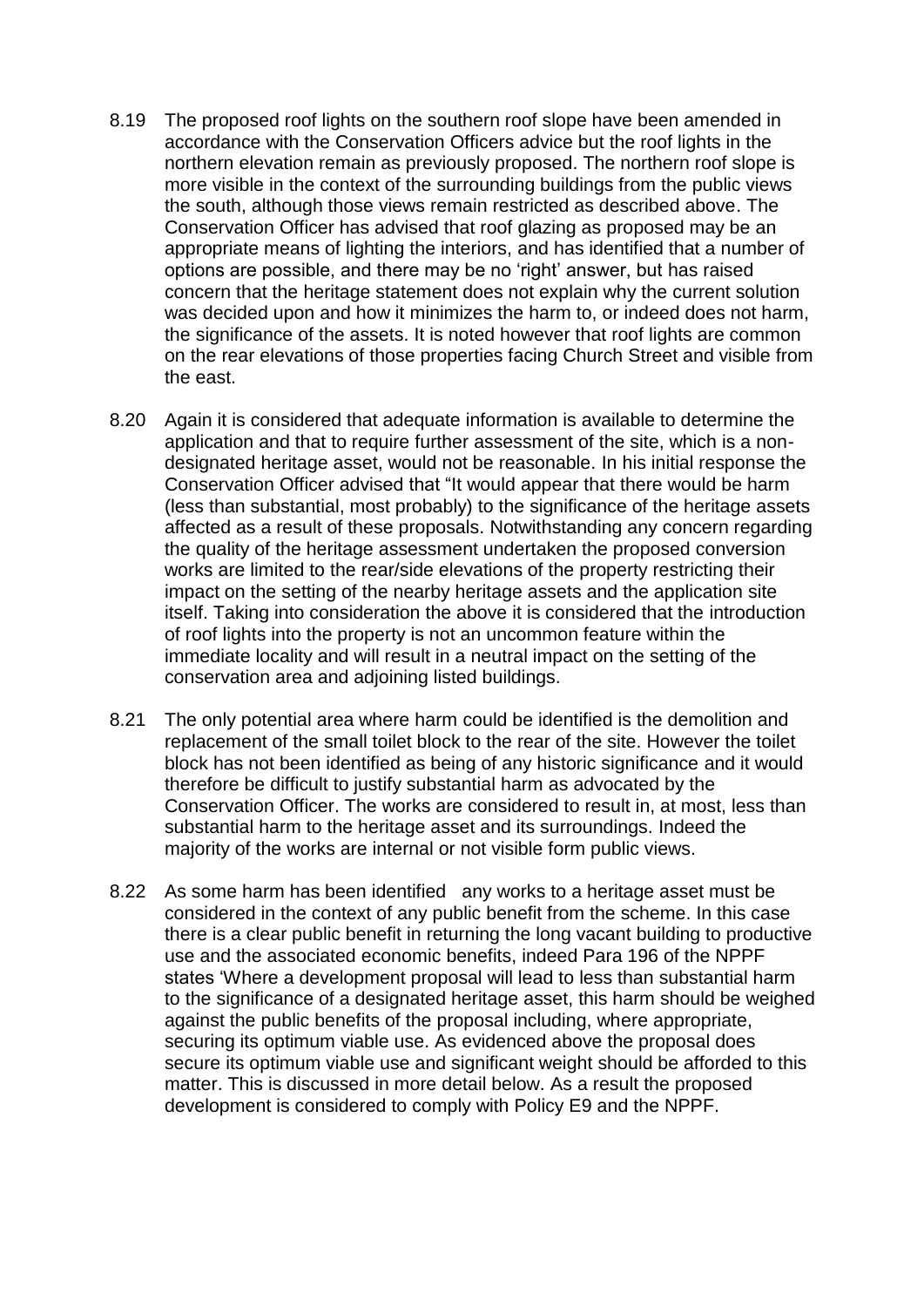## 8.23 **Amenities of neighbouring properties**

Policy LHW4 of the RLP sets a number of criteria against which development proposals will be assessed in order to safeguard the amenity of existing and future residents, particularly in terms of overlooking, loss of privacy and any adverse impact in terms of loss of daylight/sunlight.

8.24 Given the limited extent of the proposed extension works and new fenestration, combined with the predominantly commercial uses of adjacent properties, the proposed development is considered to have no adverse impact on neighbouring amenity as a result of overlooking, overbearing or overshadowing impact.

### 8.25 Noise

Given the proximity of the proposed residential dwellings to neighbouring commercial uses the Environmental Protection Officer required the submission of a noise impact assessment. The assessment (Venta, May 2020) has now been submitted and the Environmental Protection Officer has raised no objection subject to condition requiring development to be undertaken in accordance with the recommendations of the assessment and a further verification report to be submitted prior to occupation of the development. Subject to the required condition the proposed development is considered to adequately provide for the amenity of future occupiers in relation to noise and complies with Policy E8.

### 8.26 **Biodiversity & Protected Species**

#### 8.27 Protected Species

The application is supported by an Ecological Appraisal (ecosupport, March 2020) which includes thorough survey work for bats and a mitigation strategy. This report confirms that the building on site is of low potential for roosting bats but recommended an emergence survey be undertaken. The subsequent emergence survey has now been submitted and reveals an emergence location of 2 Common Pipistrelles from under the wooden fascia on the gable end of the rear extension. The proposed development does not include alterations in this area and as a result the development is considered to have no adverse impact on protected species.

# 8.28 Solent and Southampton Water SPA - Solent Neutrality

There is existing evidence of high levels of nitrogen and phosphorus in the water environment across the Solent, with evidence of eutrophication at some designated sites. An Integrated Water Management Study for South Hampshire was commissioned by the Partnership for Urban South Hampshire (PUSH) Authorities to examine the delivery of development growth in relation to legislative and government policy requirements for designated sites and wider biodiversity. This work has identified that there is uncertainty regarding whether any new housing development does not contribute to net increases in nutrients entering these designated sites.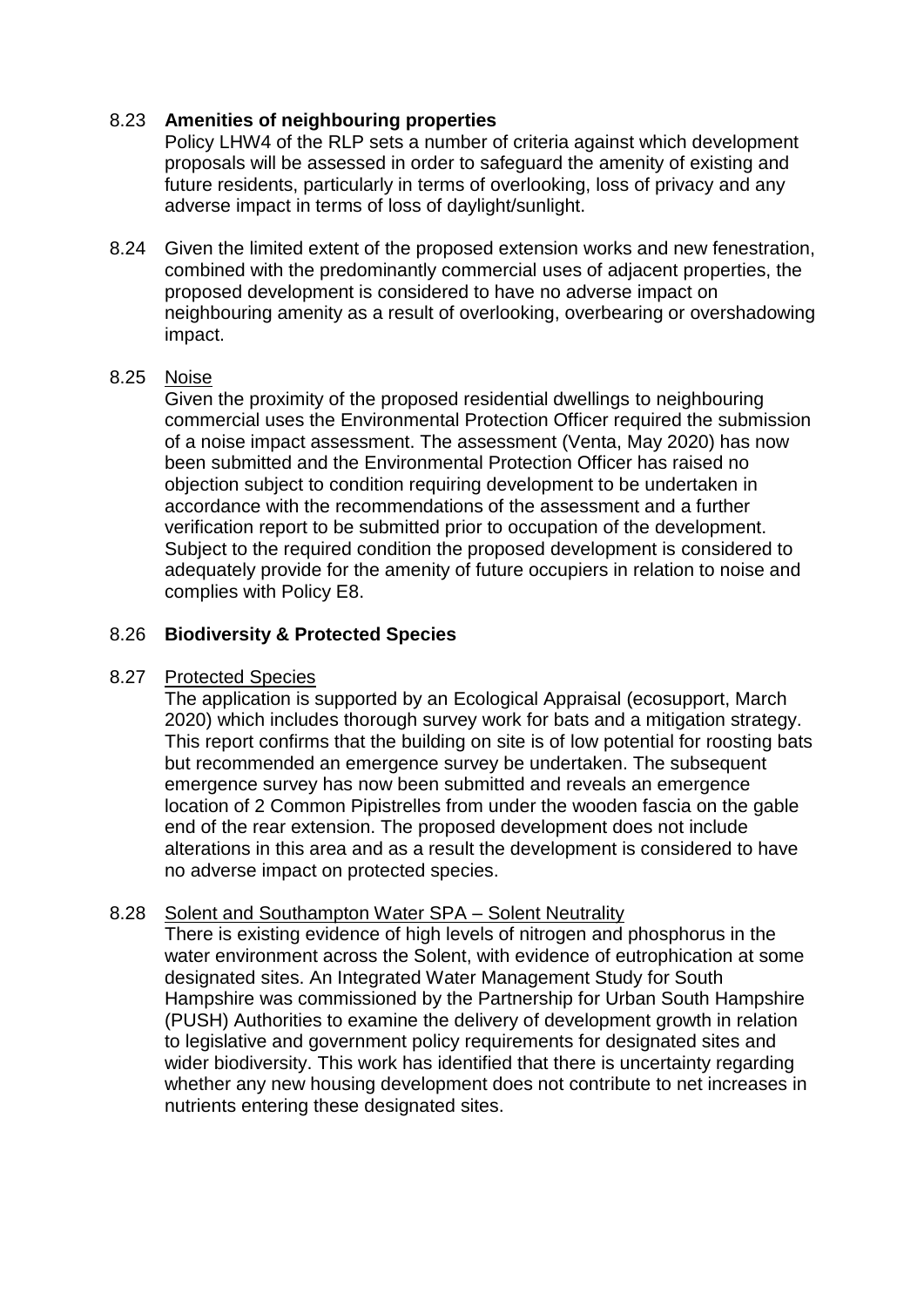- 8.29 As such, the emerging advice from Natural England is that the applicants for development proposals resulting in a net increase in dwellings are required to submit the nitrogen budget for the development to demonstrate no likely significant effect on the European designated sites due to the increase in waste water from the new housing.
- 8.30 In this case the current use of the site as a hotel is comprised of 9 letting rooms and 1 unit of manager's accommodation. The hotel has not operated for some time and is in new ownership. As a result there is no details of the previous occupancy rates available. However the Test Valley Hotel Market Fact File (copy attached) provides the latest available information regarding occupancy levels at the Borough level. Occupancy levels for Test Valley 3\* Hotels is reported as 74.8% for 2017 and 77.3% for 2018.
- 8.31 The Test Valley Hotel Market Fact File does not distinguish between single and double occupancy of rooms and the applicant has sought further advice from a consultant (Kevin Marsh MRICS, June 2020). The submitted information concludes that Abbey Hotel would have been primarily leisure guests staying for weddings, sight-seeing in the Test Valley, attending events at venues like Mottisfont, Broadlands, etc. leisure guests are accepted to be more likely to result in double occupancy of a room compared to business guests. The letter provides some anecdotal information on a similarly sized local facility within a pub with 10 letting bedrooms in Romsey with 80% occupancy of which approximately 60% of the occupied rooms were occupied by couples.
- 8.32 As a worked example the report concludes that "In terms of the population calculation for a hotel, this means that if a room is occupied 80% of the year this it is occupied for say 292 days. Of those occupied days, 60% (i.e. 175 days) would be occupied by couples (producing a population of 350), with 40% (117) by single persons. The overall population would therefore be 467 persons per room per annum - or an average of 1.25 people per day."
- 8.33 The initial NE consultation advised that "Natural England advises that the Council, as competent authority, may choose to adopt bespoke occupancy calculations tailored to the scheme where they are satisfied there is sufficient evidence to support this approach. The Council should be confident that the occupancy use is precautionary and based on sound evidence and that the staff accommodation was a permanent residential address. The Council should also be confident that the using 110L as the water use rate for the existing use is evidence based and precautionary.
- 8.34 With regard to the occupancy levels the Council is satisfied that the stated occupancy levels are reasonable and based on the best available information. Given that the Councils own reported occupancy figure for previous years is slightly lower at 74/77% it is considered reasonably precautionary to adopt a reduced occupancy level of 1.0 persons per room, per day. With regard to the manager accommodation for planning purposes the manager flat is not encumbered by any restriction and could be occupied in the same manner as any other dwelling.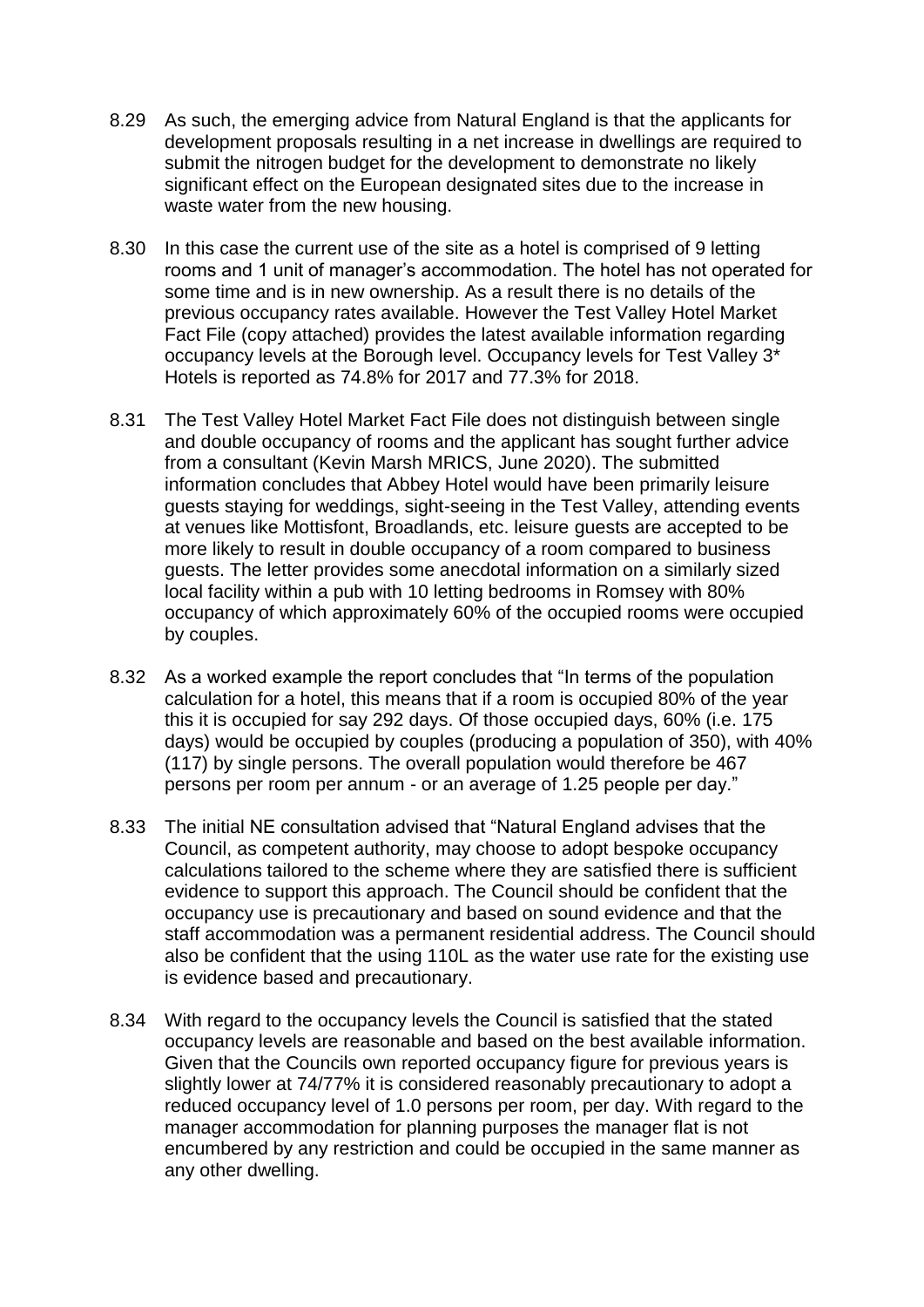- 8.35 With regard to the water use of the existing hotel use of the 110L figure is considered to be suitably precautionary. Given the dated water fixtures in the existing building it is highly likely that efficiency is well below modern Building Regulation standards for water efficiency. Furthermore the proposed development can be permitted subject to a condition requiring compliance with improved water efficiency standards in accordance with Policy E7.
- 8.36 The development would result in a decrease in nitrates entering the catchment. Therefore, when considered in combination with other plans and projects, this development would not have a likely significant effect on the suite of Solent designated sites.

#### 8.37 New Forest SPA – Recreational Pressure

The project being assessed will result in a net increase of dwellings within 13.6km of the New Forest SPA site. As established in the HRA of the Test Valley Borough Revised Local Plan DPD, a permanent significant effect on the New Forest SPA site due to increase in recreational disturbance as a result of the new development, is likely. As such, in order to lawfully be permitted, the proposed development will need to include a package of avoidance and mitigation measures.

- 8.38 As is detailed above the development will result in an overall decrease in persons resident at the site and consequently, the proposed development will not affect the status and distribution of key bird species and therefore act against the stated conservation objectives of the European sites.
- 8.39 A Habitat Regulation Assessment (HRA), Screening Matrix and Appropriate Assessment Statement based on the above has been submitted to Natural England who have raised no objection. As a result therefore not result in adverse effects on the Solent designated site through water quality impacts arising from nitrate generation.

#### 8.40 **Highways**

The proposed development includes no parking provision for the new dwellings. Policy T2 states that Development (including change of use and conversions) will be required to provide parking in accordance with the standards set out in Annex G. Parking provisions should be well designed and appropriately located so as to be convenient to users.

Residential parking provisions below the standards will be considered:

- a) where there is likely to be low demand for parking;
- b) where there are significant heritage or urban design issues;
- c) where any parking off site is appropriately controlled.

It will be necessary for applications to be accompanied by evidence justifying variations from the standards.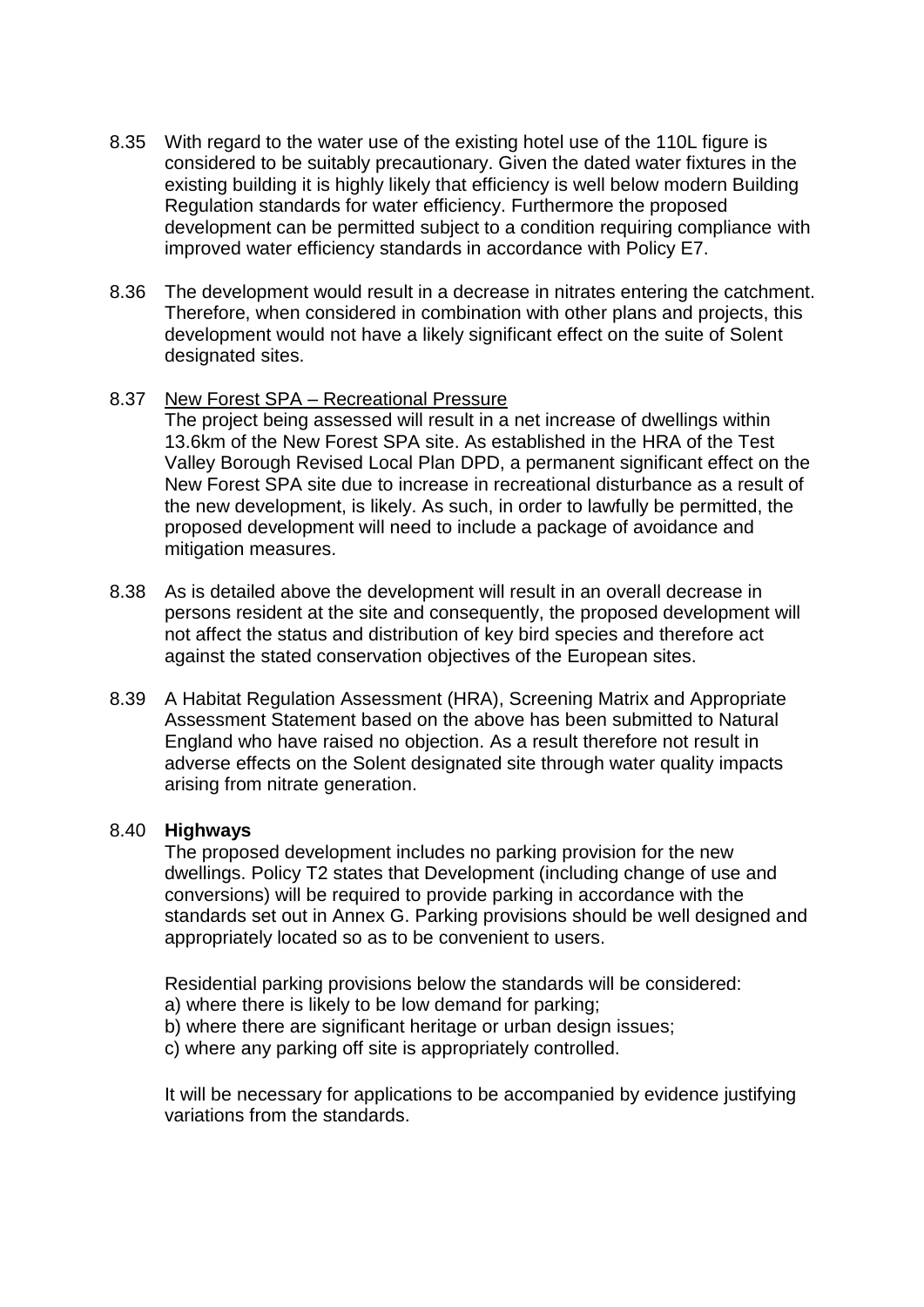- 8.41 The Highways Officer raised initial concern that, whilst a car free development would not be objected to in principle in a town centre location, no assessment of public transport accessibility and the availability of off-development parking capacity was not submitted with the application. In addition the Highways Officer required further information in relation to how the proposal is to be serviced, by refuse collection and delivery vehicles.
- 8.42 As a result a Sustainability and Accessibility Assessment (Eric Woodgate, May 2020) has been submitted. The assessment has highlighted the proximity of the site to local services and public transport all of which are within the recommended guidance distance for access on foot. With regard to parking controls in the vicinity of the site the development lies within the Romsey Inner Permit Zone which is an on-street Controlled Parking Zone (CPZ).
- 8.43 From the 1st April 2020 Hampshire County Council control and enforce all Residential Parking Permits within Romsey and across Test Valley Borough Council and the report states that "There is every indication that no new development will be provided parking permits, nor provided with visitors parking permits." It is not clear what information this assertion is based on but in any event control of on-street parking permits will be at the discretion of HCC. The assessment also provides details regarding refuse collection and clarification regarding servicing arrangements.
- 8.44 Following review of the Sustainability and Accessibility Assessment it is considered that the site would generate a low demand for parking and that offsite parking is suitably controlled. The Highways Officer has raised no objection to a car free development in this location which is considered to comply with Policy T2.

#### 8.45 **Economic Benefits**

Whilst the proposals would result in the loss of the hotel business the site has been unoccupied for some time and as assessed above there is identified prospect of a new tourist enterprise occupying the building. There are economic benefits associated with the development works and the future occupiers of the dwellings. Furthermore, the development is located in close proximity to the Town centre and the NPPF at Para 85 recognise that residential development often plays an important role in ensuring the vitality of town centres. These are matters that should be afforded weight in the planning balance.

#### 8.46 **Social Benefits**

Whilst the loss of tourist accommodation is regrettable, and notwithstanding the Conservation Officers comments, it is considered that investment in the building, which is situated in a prominent town centre location, to bring it back into use represents a clear public benefit.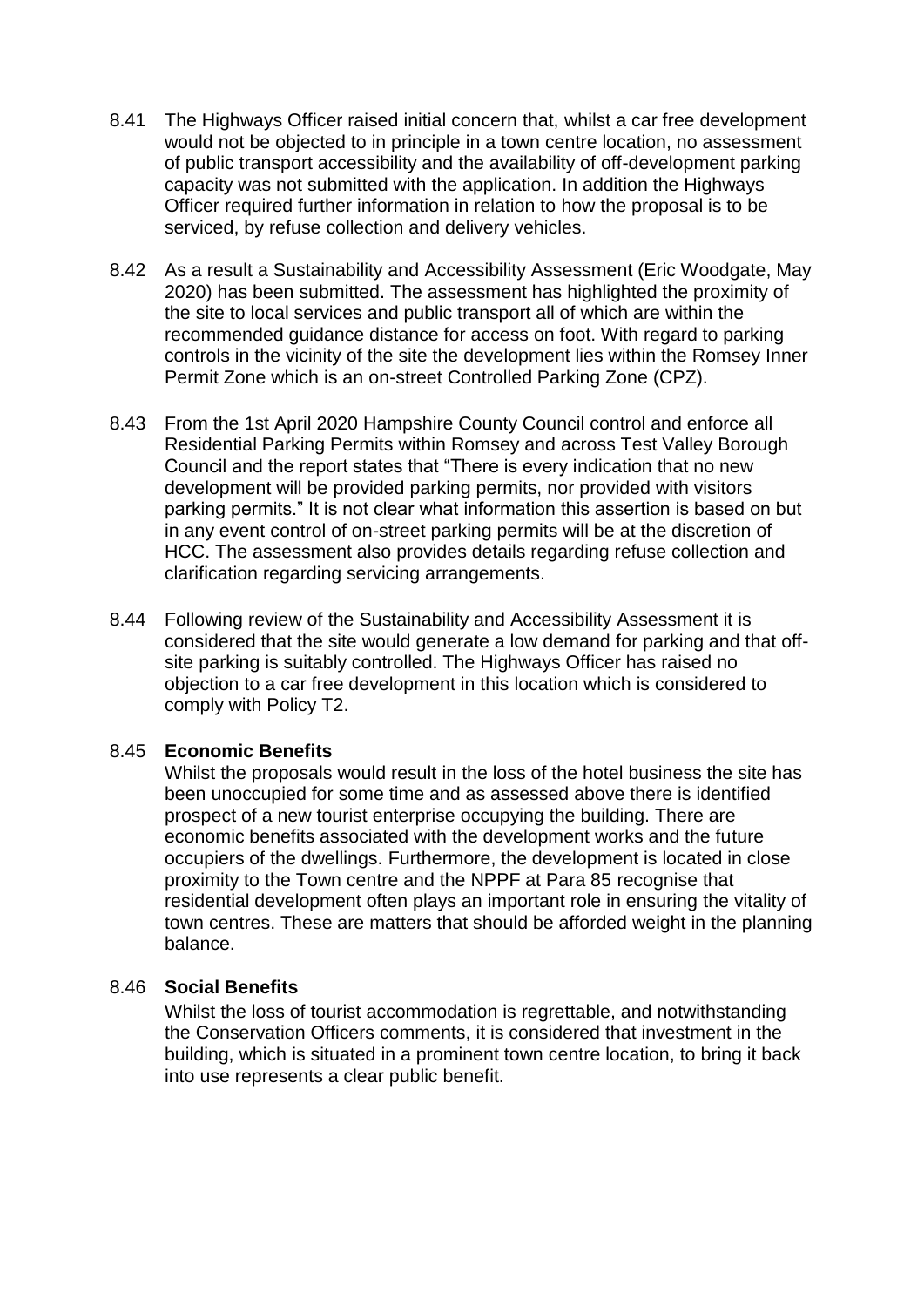# 8.47 **Planning Balance**

A number of public benefits have been advanced by the appellant to support the proposals. Overall, the proposal would provide homes within a settlement. The housing would be a public benefit.

- 8.48 In economic terms the proposal would provide construction jobs during its build out. These jobs would be transitory and only moderate weight can be afforded to this point. Furthermore, the new properties would result in people living in the town centre and the associated spending by these people in the local economy is also a benefit of the scheme. The property is also vacant and is in need of repairs and renovation. The proposal provides a real prospect that this will happen. With the property being vacant for some time its renovation and occupation is considered to be a planning benefit and one that would result in some improvement to the character of this part of the Conservation Area. This matter should be afforded weight in the balance.
- 8.49 As identified earlier, majority of the works are considered to have a natural impact, but the demolition of the toilet block would result in harm and this harm would be less than significant. Public benefits have been identified. For the reasons given above the public benefits are considered to sufficiently outweigh the identified harm to the setting of the Conservation area and adjoining listed buildings. The proposal would, therefore, accord with both Local and national planning policies.

## 9.0 **CONCLUSION**

9.1 The development is acceptable in principle and complies with Policies COM2 and LE18. In addition the application proposes significant economic benefits. The proposals would result in some less than significant harm to the Conservation Area which are outweighed by the benefits of the scheme which complies with policy. It is further considered that the proposed development would not result in conflict with local and national planning polices relating to public highway network, protected species or amenities of neighbouring properties. The development therefore accords with the Development Plan as a whole and should be approved without delay.

# 10.0 **RECOMMENDATION**

**PERMISSION subject to conditions and notes:**

- **1. The development hereby permitted shall be begun within three years from the date of this permission. Reason: To comply with the provision of Section 91 of the Town and Country Planning Act 1990 as amended by Section 51 of the Planning and Compulsory Purchase Act 2004.**
- **2. No development shall take place until samples and details of the materials to be used in the construction of all external surfaces hereby permitted have been submitted to and approved in writing by the Local Planning Authority. Development shall be carried out in accordance with the approved details.**

**Reason: To ensure the development has a satisfactory external appearance in the interest of visual amenities in accordance with Test Valley Borough Revised Local Plan (2016) Policy E1.**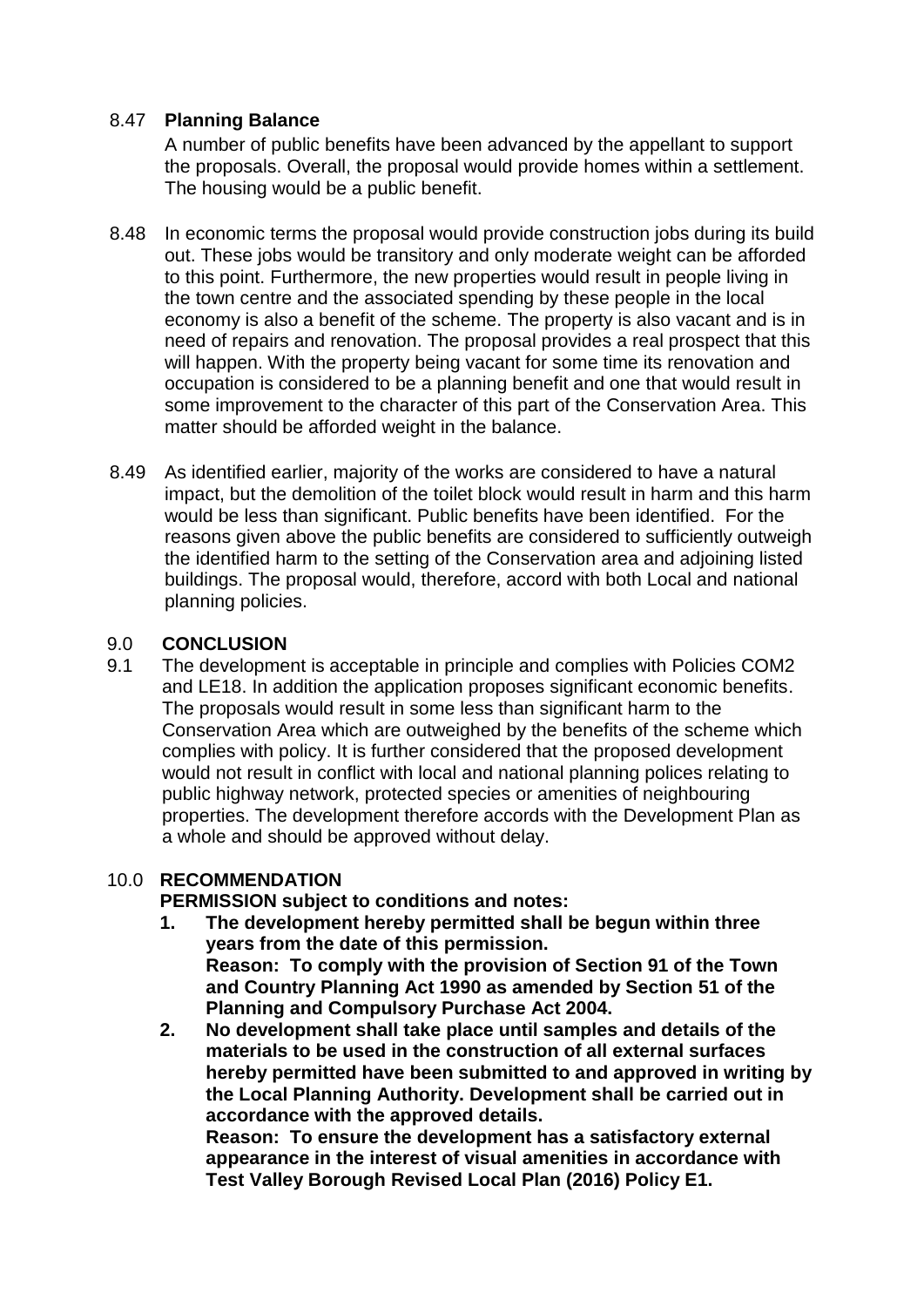- **3. Development shall be undertaken and mitigation installed in accordance with the Noise in accordance with the Noise Impact Assessment Ref VA3274.200527.NIA (Venta, May 2020). However the dwellings shall not be occupied until a further sound testing undertaken, and submitted to and approved in writing by the Local Planning Authority, to confirm efficacy and achievement of the standards under Building Regulations and BS8233. Reason: To safeguard the amenities of the future occupiers in accordance with Test Valley Borough Revised Local Plan (2016) Policy E8.**
- **4. Development shall be undertaken and mitigation installed in accordance with the measures detailed in the Ecological Assessment (ecosupport, 22nd May 2020). Reason: to ensure the protection of protected/notable species in accordance with Policy E5 of the Test Valley Revised Local Plan 2016.**
- **5. No development shall take place above DPC level of the development hereby permitted unless and until details of any proposed external plant and equipment have been submitted to and approved in writing by the local planning authority. Any measures required by the local planning authority to reduce noise from the plant or equipment shall be completed prior to the same being brought into use.**

**Reason: In the interest of the amenities in the local area in accordance with Test Valley Borough Revised Local Plan (2016) Policy E8.**

- **6. The development hereby approved shall be designed and built to meet Regulation 36 2 (b) requirement of 110 litres/person/day water efficiency set out in part G2 of Building Regulations 2015. Reason: In the interests of improving water usage efficiency in accordance with policy E7 of the Test Valley Borough Revised Local Plan 2016.**
- **7. The development hereby permitted shall not be carried out except in complete accordance with the details shown on the submitted plans, numbers:**

**7983/01A 7983/P16 7983/P31 7983/P32A 7983/P27 7983/P26 7983/P29 7983/P28 7983/P02A**

**Reason: For the avoidance of doubt and in the interests of proper planning.**

**8. Full details of all new windows and doors shall be submitted to and approved in writing by the Local Planning Authority prior to the commencement of work. The windows and doors shall be installed in accordance with the approved details.**